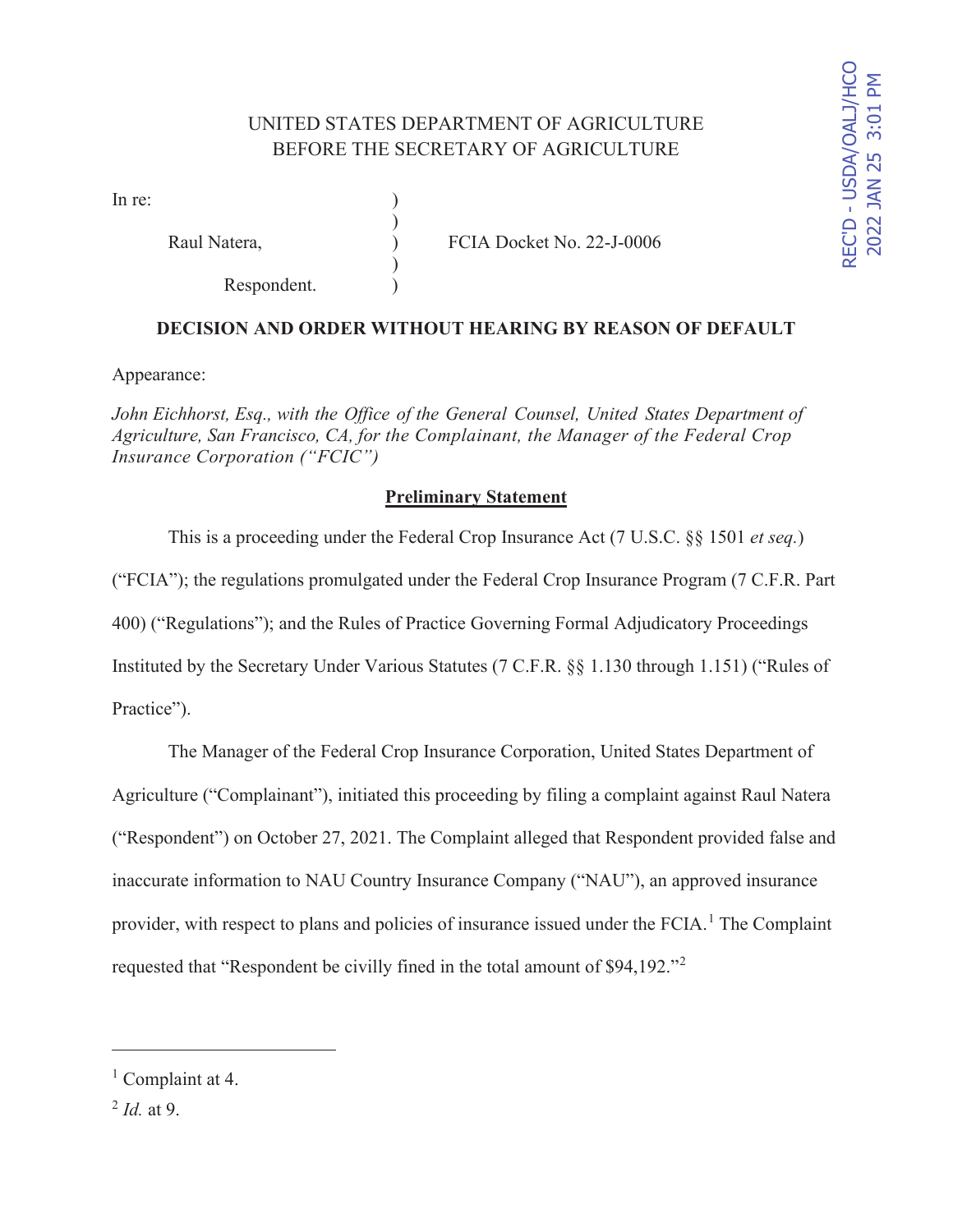Respondent was duly served with a copy of the Complaint and did not file an answer within the twenty-day period as prescribed by section 1.136 of the Rules of Practice (7 C.F.R. §  $1.136$ ).<sup>3</sup>

 On December 15, 2021, Complainant filed a motion for decision without hearing due to default ("Motion for Default") and proposed decision without hearing due to default ("Proposed Decision") pursuant to section 1.139 of the Rules of Practice (7 C.F.R. § 1.139). Respondent has not filed any objections to Complainant's Motion for Default or Proposed Decision.<sup>4</sup>

 Failure to file a timely answer or failure to deny or otherwise respond to allegations in the Complaint shall be deemed, for purposes of this proceeding, an admission of the allegations in the Complaint, unless the parties have agreed to a consent decision.<sup>5</sup> Other than a consent decision, the Rules of Practice do not provide for exceptions to the regulatory consequences of

 $57$  C.F.R. § 1.136(c).

<sup>&</sup>lt;sup>3</sup> United States Postal Service records reflect that the Complaint was sent to Respondent via certified mail and delivered on November 8, 2021. Respondent had twenty days from the date of service to file a response. 7 C.F.R. § 1.136(a). Weekends and federal holidays shall be included in the count; however, if the due date falls on a Saturday, Sunday, or federal holiday, the last day for timely filing shall be the following work day. 7 C.F.R. § 1.147(h). In this case, Respondent's answer was due on or before November 29, 2021. Respondent has not filed an answer.

<sup>&</sup>lt;sup>4</sup> United States Postal Service records reflect that Complainant's Motion for Default and Proposed Decision were sent to Respondent via certified mail and delivered on December 27, 2021. Respondent had twenty days from the date of service to file objections thereto. 7 C.F.R. § 1.139. Weekends and federal holidays shall be included in the count; however, if the due date falls on a Saturday, Sunday, or federal holiday, the last day for timely filing shall be the following work day. 7 C.F.R. § 1.147(h). In this case, Respondent's objections were due on or before January 18, 2022. Respondent has not filed any objections.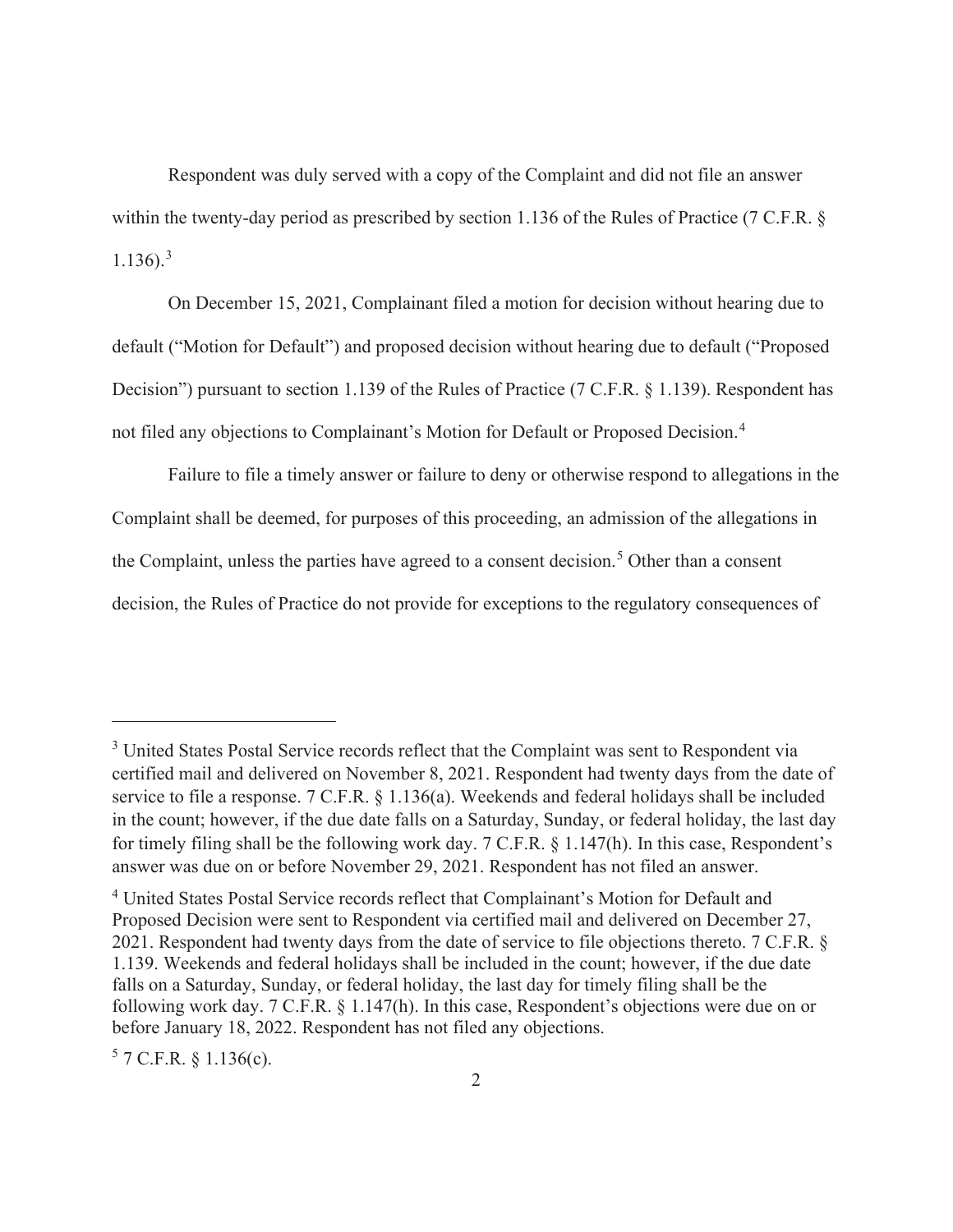an unfiled answer where, as in the present case, no meritorious objections have been filed.<sup>6</sup>

 As Respondent failed to answer the Complaint, and upon Complainant's motion for the issuance of a decision without hearing, this Decision and Order is issued without further procedure or hearing pursuant to section 1.139 of the Rules of Practice (7 C.F.R. § 1.139).

#### **Findings of Fact**

- 1. Respondent Raul Natera, doing business as Raul Natera Crop Insurance, has operated as a federal crop insurance agent for approximately twenty-eight years. Respondent's business is located in Visalia, California, with a principal place of business located at 2922 S. Encina Street, Visalia, CA 93277.
- 2. Respondent was a sales agent selling and servicing federal crop insurance policies during the 2018 and 2019 crop years.
- 3. At all relevant times, NAU Country Insurance Company ("NAU") was an approved insurance provider ("AIP") as described in sections 515(h) and 502(b)(2) of the FCIA, with FCIC insuring its crop policies.
- 4. On or about September 18, 2018, NAU submitted a referral to the Risk Management Agency, Western Regional Compliance Office ("WRCO"), alleging potential fraud or misrepresentation regarding the 2017 policy of Fagundes, Fagundes, Fagundes (policy # 3304462), based on the evidence NAU provided that Respondent had signed a New Provider Verification form and had backdated his signing date to a date prior to the date when the

<sup>6</sup> *See supra* note 4 and accompanying text.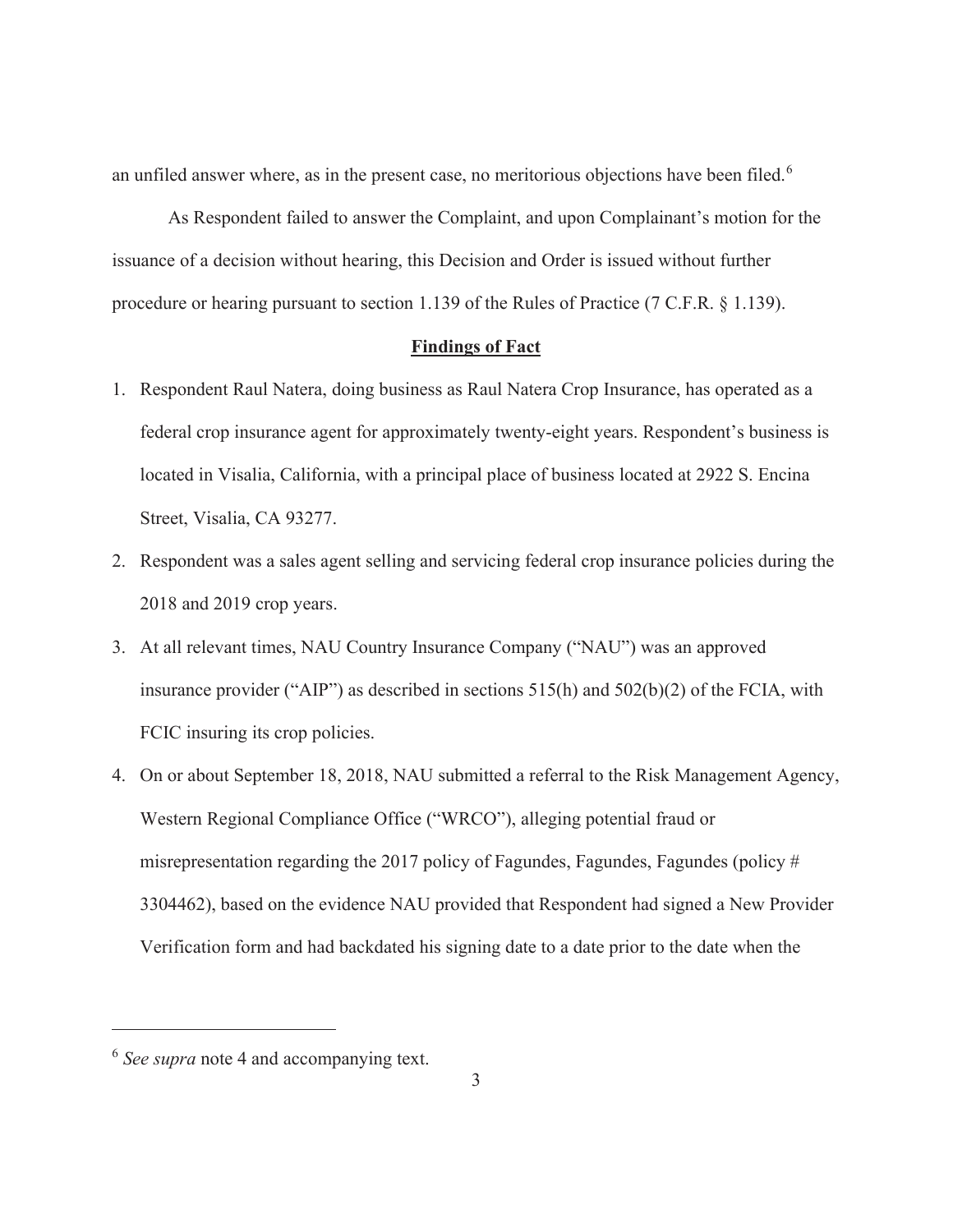document was created. The New Producer Verification form was created on February 13, 2017, but Respondent's and the insured's signatures were dated January 27, 2017. Respondent had submitted this backdated New Producer Verification form to NAU. NAU stated that it was continuing its investigation.

- 5. On or about October 11, 2018, NAU completed its review of Respondent's crop-year 2016, 2017, and 2018 policies. NAU found seven additional instances in which Respondent had backdated federal-crop insurance documents that Respondent had submitted to NAU, an approved insurance provider. NAU concluded as to each of these documents that "it would not be possible for these documents to have been signed on the dates indicated when the documents had not yet been created and did not exist." Additional backdated documents identified by NAU's investigation were as follows:
	- a. Respondent backdated a policy confirmation-and-application form for policyholder Bill Hesse Farms regarding policy number 3304560. The confirmation-andapplication form was created on March 12, 2018, but the signatures of Respondent and the insured were both dated February 24, 2018.
	- b. Respondent backdated a zero-acreage report for policyholder B & E Ranches regarding policy number 3304873. The zero-acreage report was created on January31, 2018, but the signatures of Respondent and the insured were both dated January 10, 2018.
	- c. Respondent backdated a zero-acreage report for policyholder Fagundes Dairy Two regarding policy number 3304868. The zero-acreage report was created on January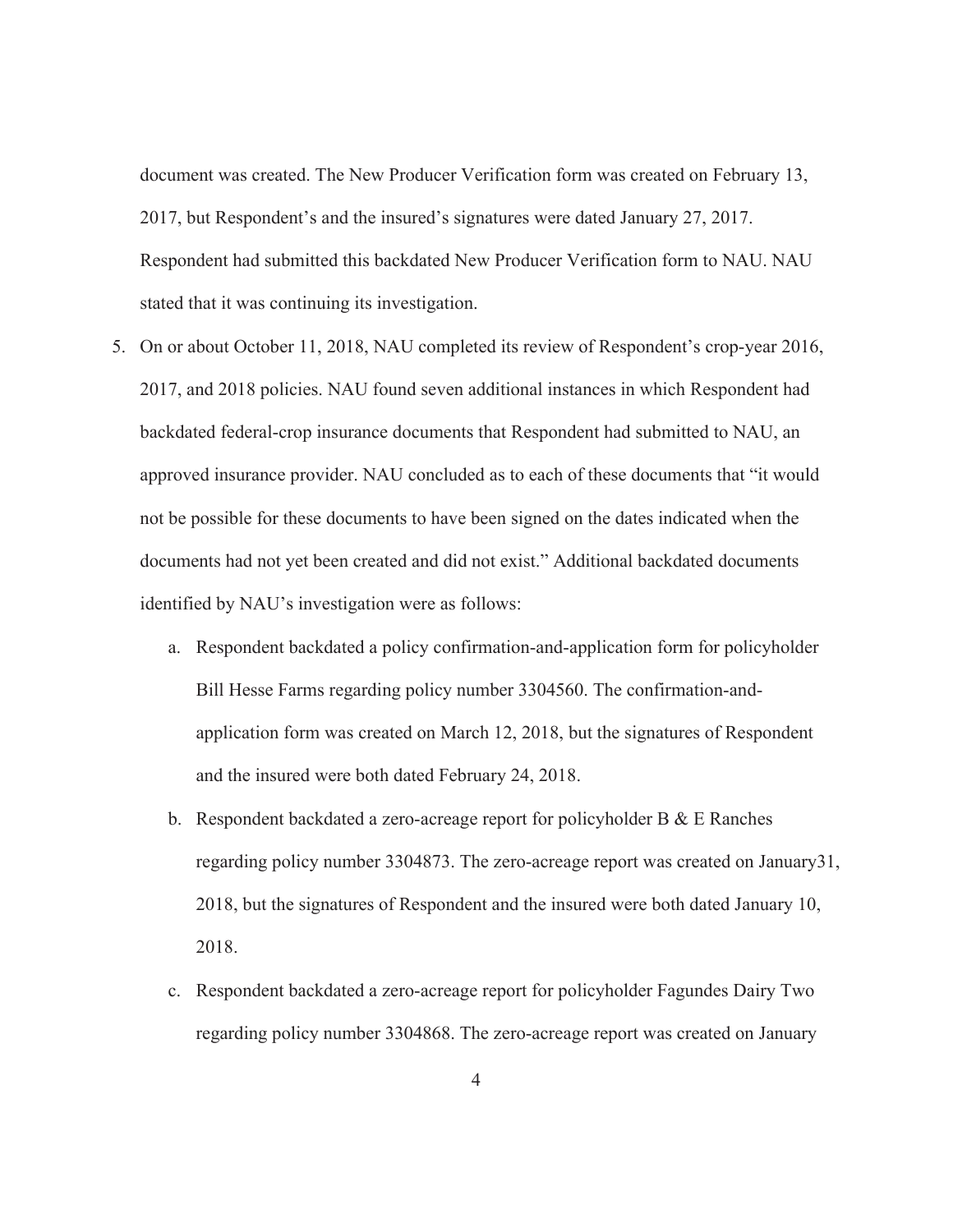31, 2018, but the signatures of Respondent and the insured were both dated December 17, 2017.

- d. Respondent backdated a zero-acreage report for policyholder Fagundes Dairy regarding policy number 3304420. The zero-acreage report was created on January 30, 2018, but the signatures of Respondent and the insured were both dated January 11, 2018.
- e. Respondent backdated a zero-acreage report for policyholder (b) (6) regarding policy number 3304872. The zero-acreage report was created on January 4, 2018, but the signatures of Respondent and the insured were both dated December 12, 2017.
- f. Respondent backdated a zero-acreage report for policyholder  $\begin{pmatrix} 0 \\ 0 \end{pmatrix}$  (6) regarding policy number 3304535. The zero-acreage report was created on January 31, 2018, but the signatures of Respondent and the insured were both dated January 12, 2018.
- g. Respondent backdated a zero-acreage report for policyholder Ritchie and Ritchie Farms regarding policy number 3304547. The zero-acreage report was created on January 30, 2018, but the signatures of Respondent and the insured were both dated January 12, 2018.
- 6. WRCO conducted its own investigation to follow up on NAU's findings and conclusions. WRCO's investigation confirmed NAU's findings regarding Respondent's falsification of signatures and backdating federal crop-insurance documents, including the following:
	- a. During an interview with WRCO, Respondent admitted that, with respect to the six zero-acreage reports and one policy/transfer application identified by NAU, the agent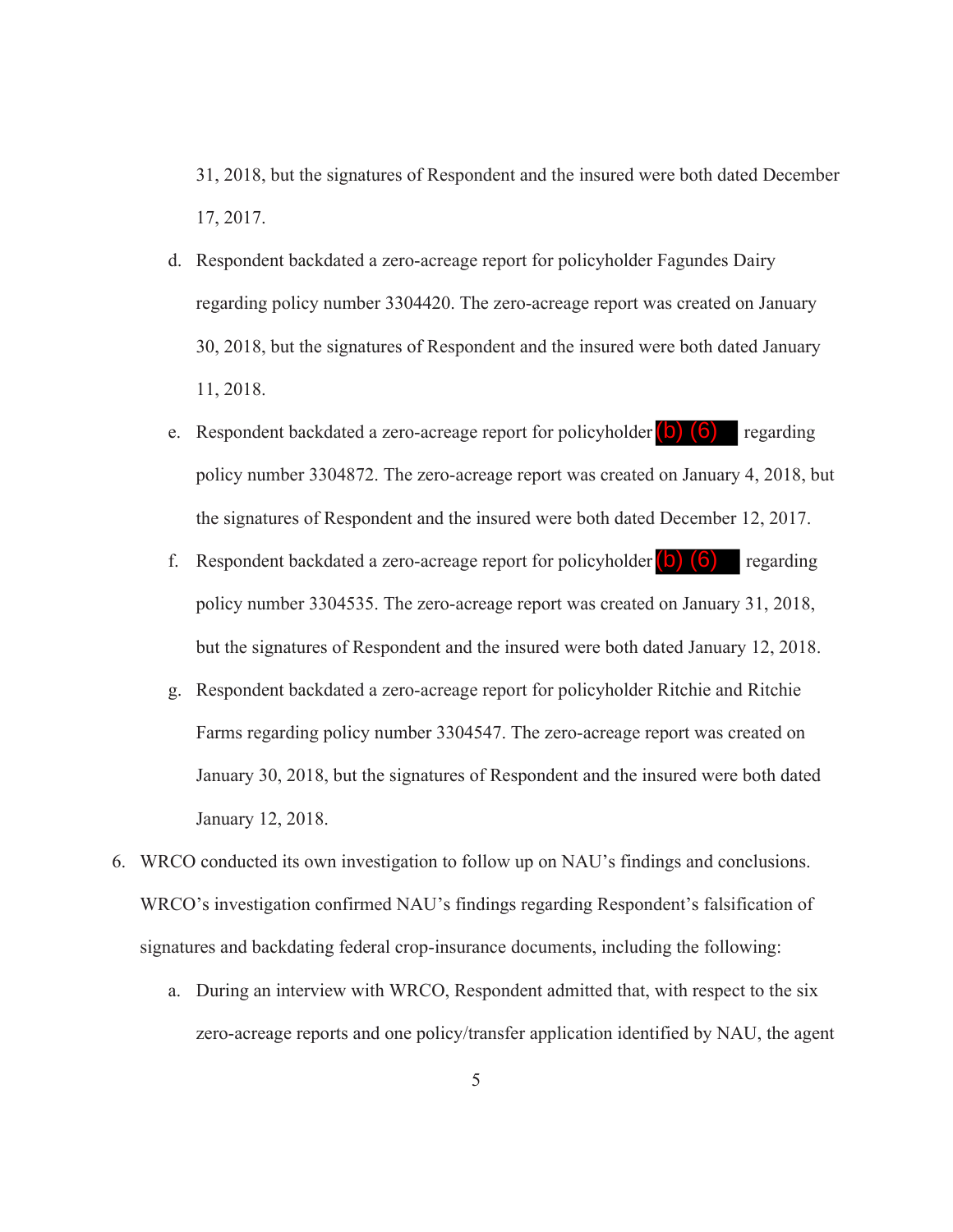signature dates were Respondent's own and that signature dates were before the creation dates of those documents.

- b. Further review by WRCO revealed an additional crop-insurance document submitted by Respondent to NAU for policyholder B & E Ranches, policy number 3304873, that was falsified by Respondent. Respondent submitted a crop-year 2019 zeroacreage report for policyholder B & E Ranches dated August 13, 2019. WRCO interviewed B & E's principal,  $\left(b\right)$  (6) whose signature appears on the document as the policyholder.  $\begin{pmatrix} 0 \\ 0 \end{pmatrix}$  stated that he did not sign or date the document and that he was, in fact, not aware that  $B \& E$  Ranches had obtained crop insurance for either the 2018 or 2019 crop years.
- 7. As detailed in paragraphs 4 through 6 above, Respondent provided false and inaccurate information to NAU, an approved insurance provider, with respect to plans and policies of insurance issued under the Act. The false and inaccurate information submitted by Respondent included: (i) documents in which dates provided for signatures were false and were, in fact, prior to the date of creation of the documents; and (ii) documents submitted for policyholder B & E Ranches in which the purported signatures of the policyholder were not genuine.
- 8. Respondent's violations were material in that they adversely affected Federal Crop Insurance Program integrity, including but not limited to potential harm to the Program's' reputation or allowing persons to be eligible for benefits they would not otherwise be entitled. Respondent served as an agent for NAU, a federally approved insurance provider, in a public-facing role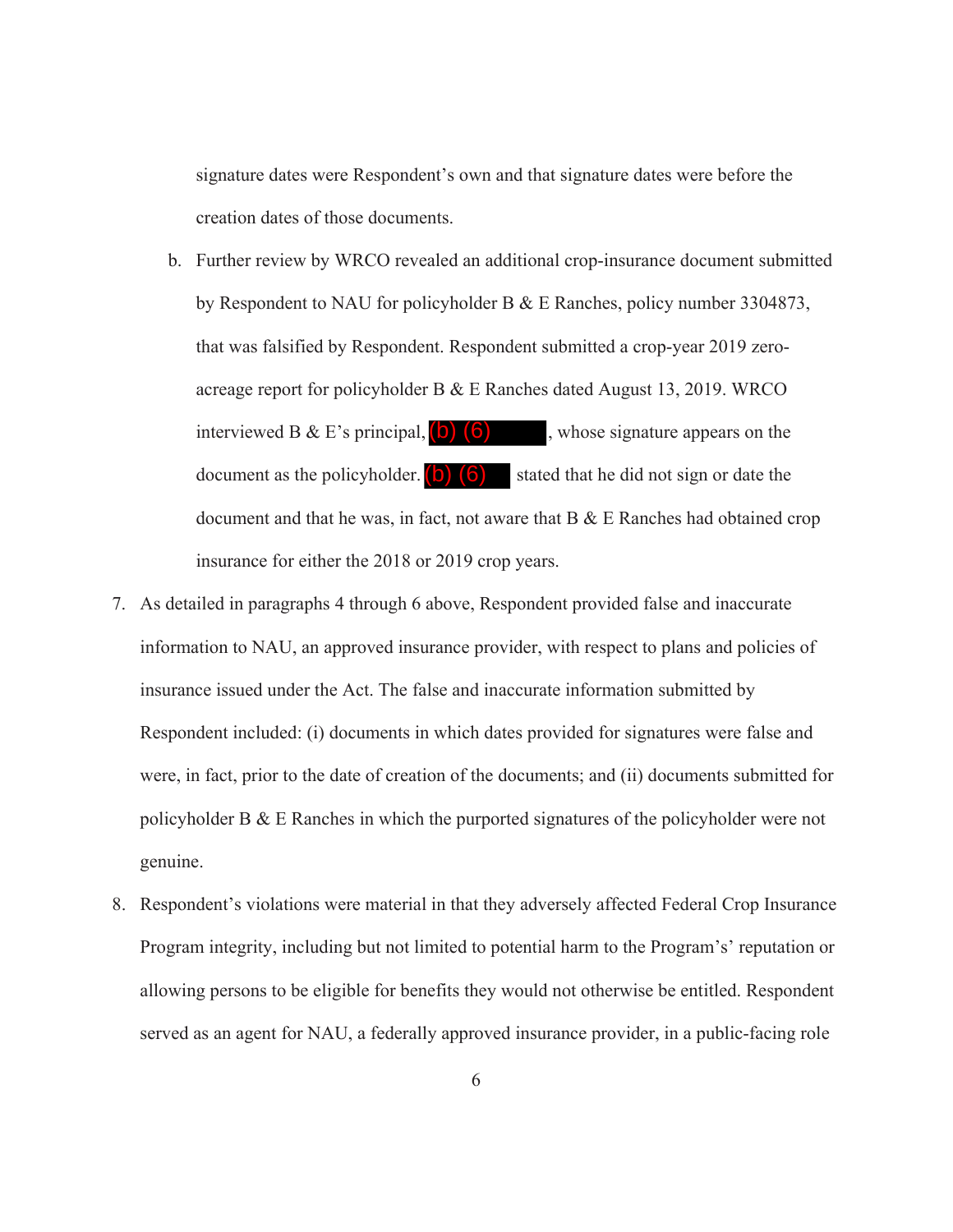working directly with members of the public in administering the Federal Crop Insurance Program. FCIC and NAU relied upon Respondent's honesty and integrity in his interactions with producers and members of the public and in his submissions of documents and information to NAU. Respondent repeatedly violated that trust and confidence and undermined the integrity of the Federal Crop Insurance Program by willfully and repeatedly creating and submitting documents to NAU that were backdated to create the appearance that they were created and executed on dates earlier than they actually were. In addition to the overall damage that such dishonest agent behavior had on the integrity of the Federal Crop Insurance Program, Respondent's actions had potential to directly impact administration of the Federal Crop Insurance Program, including the following:

a. With respect to the policy confirmation-and-application form for Bill Hesse Farm, the creation date on the document (March 12, 2018) was after the sales closing date for the coverage at issue (ELS cotton), which was February 28, 2018. At the time the confirmation-and-application form was printed (March 12, 2018), the application for this coverage was therefore already untimely. Respondent backdated the document to February 28, 2018, which made the document appear to be timely, and submitted it to NAU. The form increased the policyholder's existing ELS cotton insurance coverage from 50% to 70% and also added a new prevented planting buy-up option ("PF"). The form, which initially was processed by NAU, would have added an extra \$24,153 to the policyholder's crop insurance guarantee as a result of the increase in coverage from 50% to 70%. The addition of the prevented planning buy-up option would have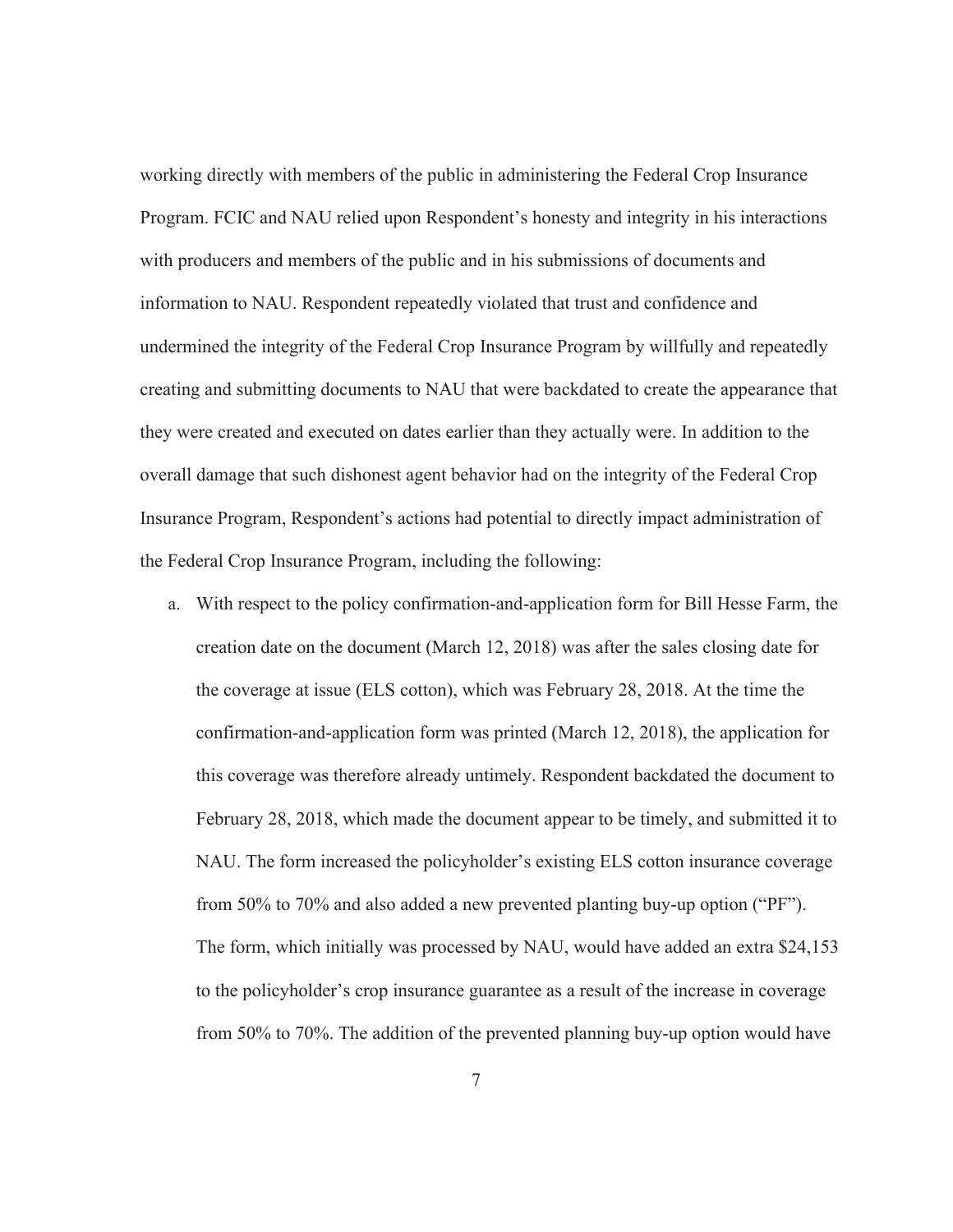also paid the policyholder at a higher rate if Bill Hesse Farms were to claim it was prevented from planting. The changes made by this form would also result in a much higher premium, so Respondent would have been compensated at a higher rate. At the time Respondent crated this form, the deadline for making these changes had already passed and Respondent's actions in intentionally backdating the document sought to enable the policyholder and Respondent to obtain benefits from the Federal Crop Insurance Program to which they were not entitled.

b. With respect to the documents relating to policyholder B  $\&$  E Ranches described in paragraphs 5(b) and 6 above, Respondent sough tot obtain and extend insurance coverage without the knowledge or approval of the policyholder, and he forged policyholder signatures and backdated documents toward that end. The falsified documents submitted by Respondent to NAU with respect to B & E Ranches included: (i) a zero-acreage report created on January 31, 2018, with signatures dated January 10, 2018; and (ii) a crop-year 2019 zero-acreage report dated August 13, 2019. Respondent submitted these documents as legitimate, and they were processed initially by NAU. They were, in fact, a fraud. Richard Bender, the purported signatory of these documents for policyholder B & Ranches, confirmed that the signatures were not his own, that he had not authorized or attempted to obtain crop insurance during the crop years in question, and that  $B \& E$ Ranches had not grown any row crops for several years prior to the incidents in question. Respondent's actions of submitting false and fraudulent documents containing forged signatures were sought to obtain benefits from the Federal Crop Insurance Program to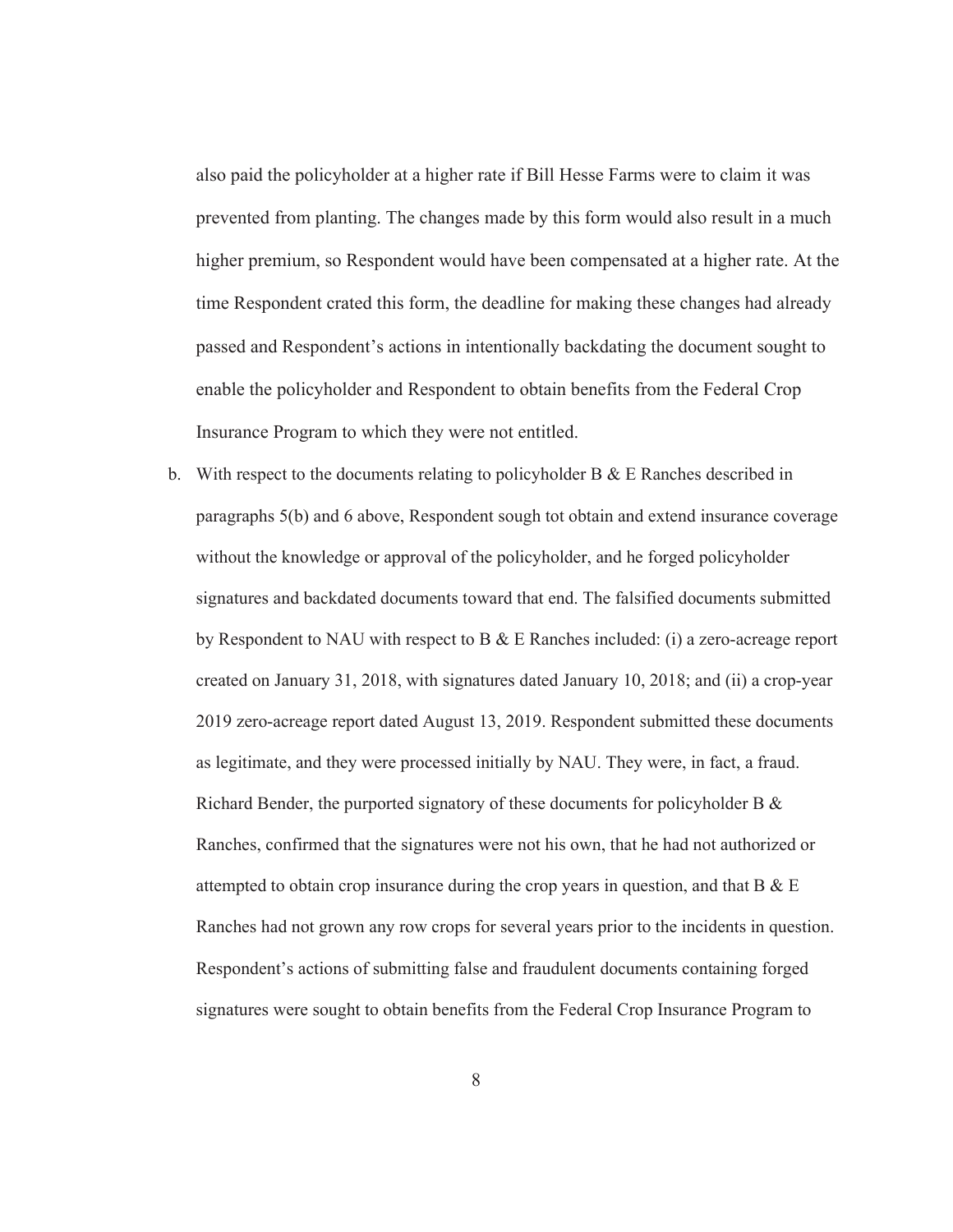which Respondent was not entitled, and Respondent's actions undermined the integrity of the Federal Crop Insurance Program.

- 9. The gravity of Respondent's violations warrants administrative sanctions. Factors favoring serious sanctions include the following:
	- a. Respondent committed at least eight violations spanning a significant period of time and two crop-insurance years.
	- b. Respondent's conduct of backdating and falsifying signatures was part of a pattern and practice involving multiple crop-insurance policies and multiple crop-insurance years. In addition to the violations set forth in the Complaint, Respondent has a prior history of falsifying signatures and backdating documents for earlier time periods, including: (i) Respondent backdated a zero-acreage report for policyholder B & Ranches regarding policy number 3304873—the zero-acreage report was created on January 31, 2018, but the signatures of Respondent and the insured were both dated January 10, 2018; and (ii) Respondent backdated a New Producer Verification form for policyholder Fagundes, Fagundes, Fagundes regarding policy number 3304462—the New Produce Verification form was crated on February 13, 2017, but the signatures of Respondent and the insured were both dated January 27, 2017.
	- c. Respondent personally signed the documents at issue, and he personally planned, initiated, and carried out all the violations at issue.
	- d. Although Respondent has acknowledged backdating some of these documents, he has not accepted the wrongful nature of his actions or acknowledged that their intent to obtain benefits to which Respondent and the policyholders were not entitled.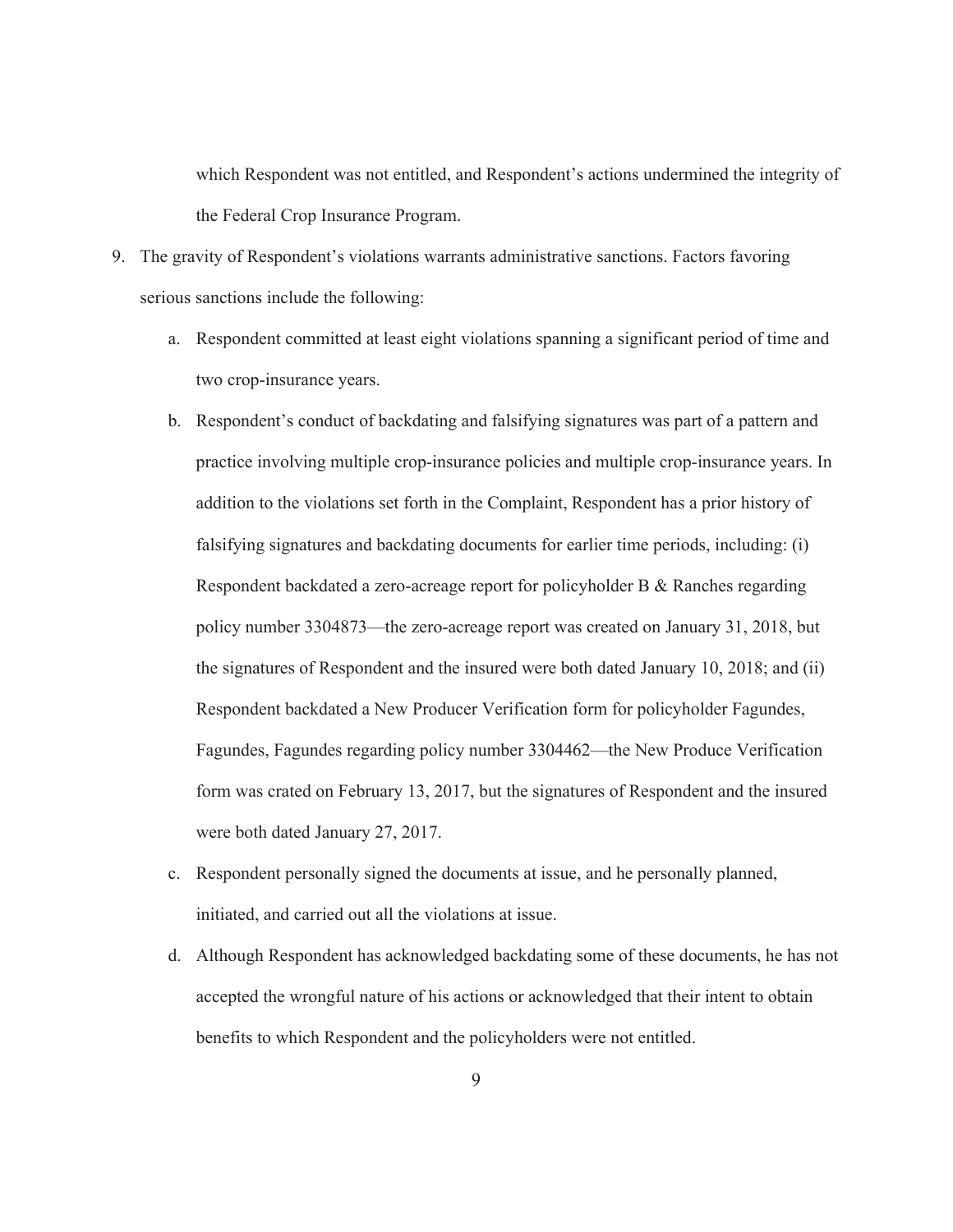- e. Respondent acted willfully and intentionally in providing false and inaccurate information to NAU by inserting false signature dates, which were prior to the creation dates of the documents described above, and then submitting those documents to NAU.
- f. Respondent acted willfully and intentionally in forging the signature of policyholder B  $\&$ E Ranches on two documents described above and then submitting those false documents to NAU.
- g. Respondent's violations spanned several crop years, including crop-years 2018 and 2019.
- h. Respondent has not had any prior administrative or other consequences for his actions. Complainant has continued to operate as a Federal Crop Insurance Program agent and has not faced any fines or other consequences for his actions described in the Complaint.

#### **Conclusions**

- 1. The Secretary of Agriculture has jurisdiction in this matter.
- 2. Pursuant to section 515(h) of the FCIA (7 U.S.C. § 1515(h)) and 7 C.F.R. Part 400, Subpart R, Respondent's actions are grounds for civil fines of up to \$11,984 per violation or the amount of the pecuniary gain obtained by Respondent as a result of the false or incorrect information and disqualification of Respondent from participating in any program or receiving any monetary or non-monetary benefits provided under the Act for a period of up to five years. $<sup>7</sup>$ </sup>

 $7$  Complainant has requested maximum civil fines for each violation, but not disqualification, as sanctions. *See* Complaint at 9.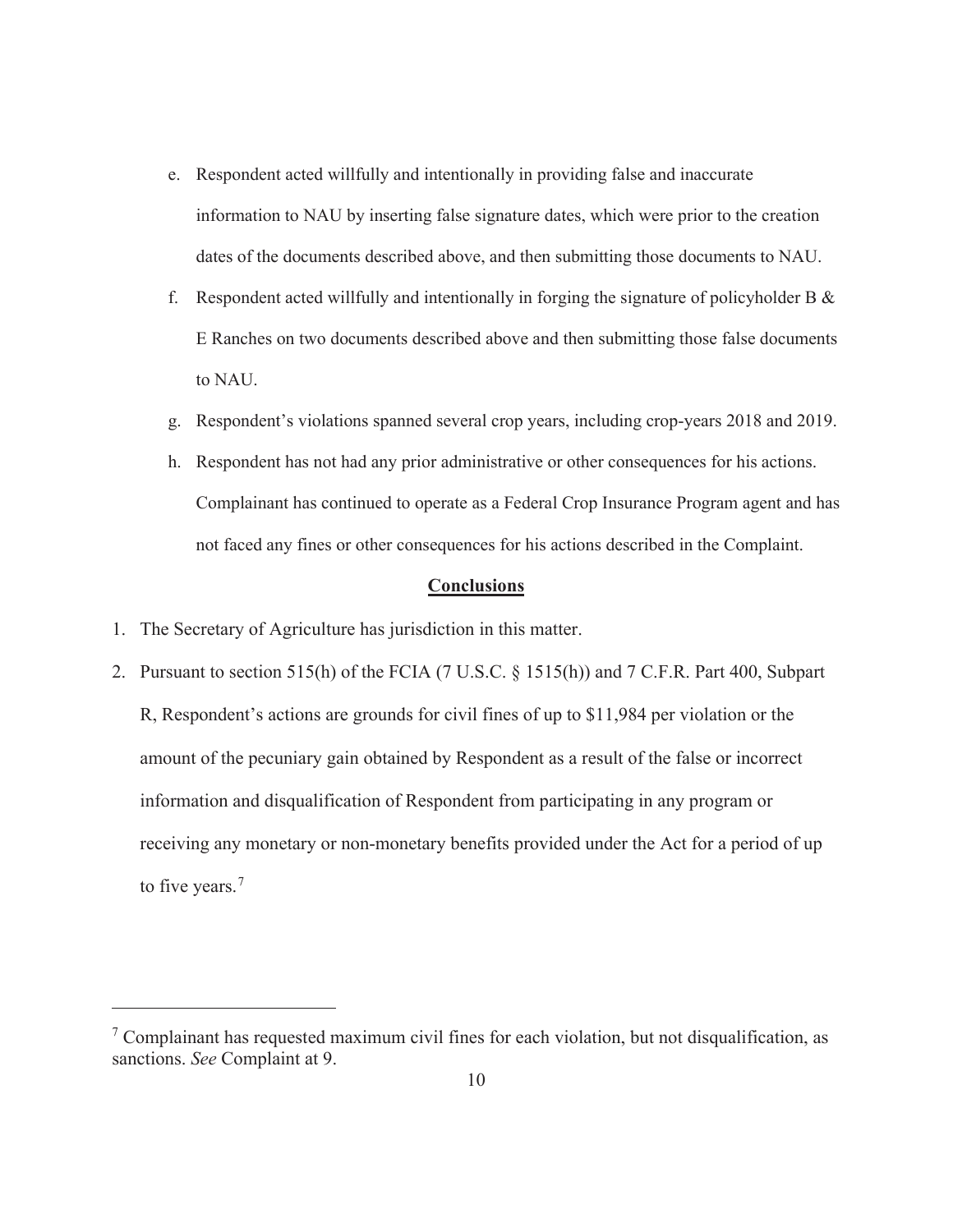3. After considering the factors described above and given the serious, repeated, and intentional nature of Respondent's conduct over multiple crop years—but recognizing that no direct monetary benefits were received by Respondent—the below Order shall be entered. Maximum civil fines for each violation are appropriate in light of the fact that Respondent committed multiple violations in the same crop year and over a period of two crop years, as set out below.

#### **ORDER**

- 1. Complainant's Motion for Decision Without Hearing by Reason of Default is GRANTED.
- 2. Respondent Raul Natera shall pay civil fines in the total amount of \$94,192.

| Policy #     | CY   | Policyholder                 | <b>Type of Document</b> | <b>Violation</b> | <b>Violation</b>                           | <b>Civil Fine</b> |
|--------------|------|------------------------------|-------------------------|------------------|--------------------------------------------|-------------------|
|              |      |                              |                         | Date             |                                            |                   |
| 3304868      | 2018 | Fagundes Dairy<br>Two        | Zero Acreage Report     | 01/31/18         | Backdating                                 | \$11,744          |
| 3304420      | 2018 | Fagundes Dairy               | Zero Acreage Report     | 01/30/18         | Backdating                                 | \$11,744          |
| 3304872      | 2018 | $(b)$ $(6)$                  | Zero Acreage Report     | 01/04/18         | Backdating                                 | \$11,744          |
| 3304535      | 2018 | $(b)$ $(6)$                  | Zero Acreage Report     | 01/31/18         | Backdating                                 | \$11,744          |
| 3304547      | 2018 | Ritchie and Ritchie<br>Farms | Zero Acreage Report     | 01/30/18         | Backdating                                 | \$11,744          |
| 3304560      | 2018 | <b>Bill Hesse Farms</b>      | Application             | 03/12/18         | Backdating                                 | \$11,744          |
| 3304873      | 2018 | B & E Ranches                | Zero Acreage Report     | 01/31/18         | Backdating/<br>Misrepresented<br>Signature | \$11,744          |
| 3304873      | 2019 | B & E Ranches                | Zero Acreage Report     | 8/12/2019        | Misrepresented<br>Signature                | \$11,984          |
| <b>Total</b> |      |                              |                         |                  |                                            | \$94,192          |

Respondent may submit payment of this civil fine by mail to the following address:

Risk Management Agency/Federal Crop Insurance Corporation PAAD – MAIL STOP 0814 PO Box 419205 Kansas City, MO 64141-6205.